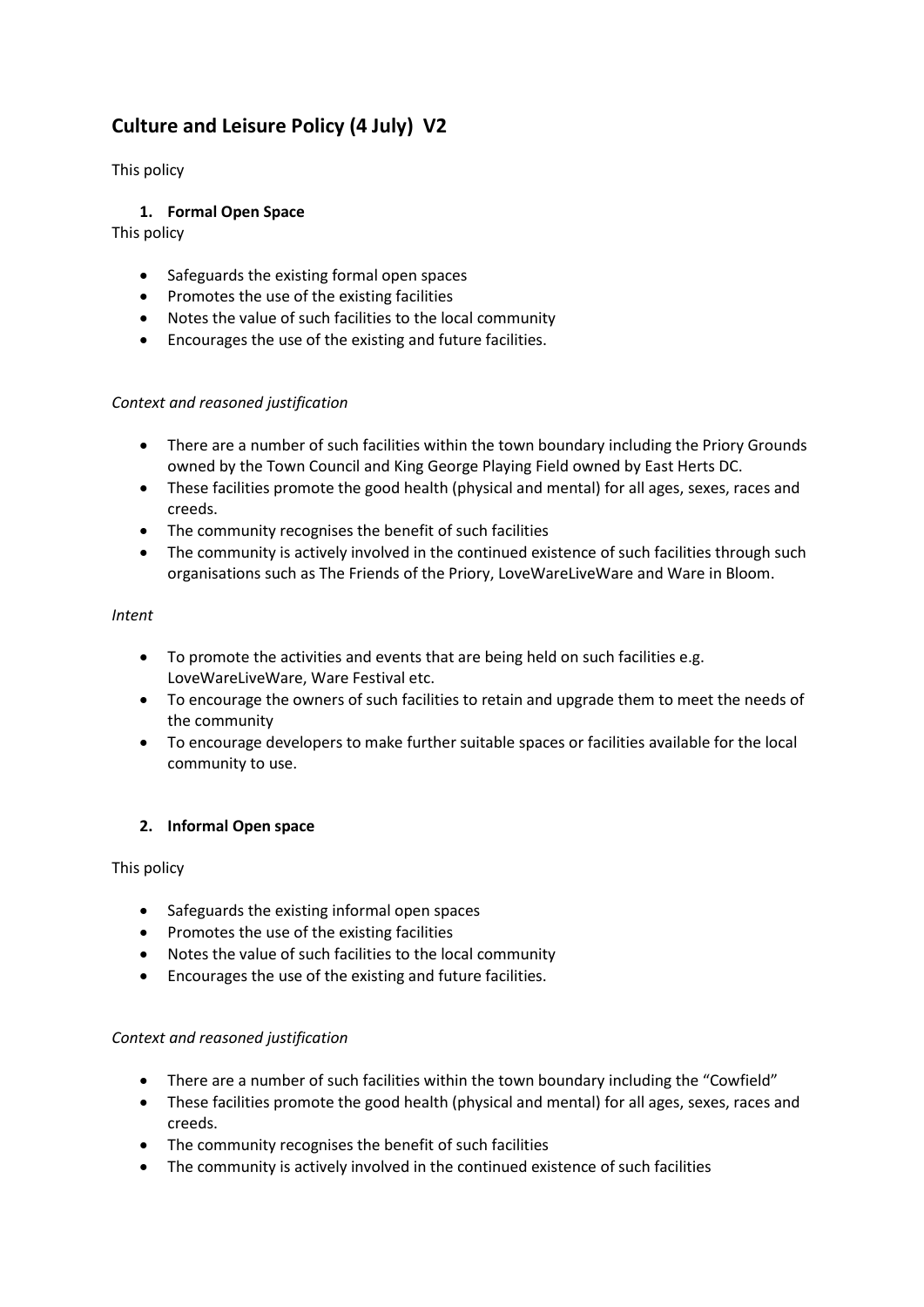## *Intent*

- To promote the activities and events that are being held on such facilities e.g. Ware Fireworks.
- To encourage the owners of such facilities to retain and upgrade them to meet the needs of the community
- To encourage developers to make further suitable spaces or facilities available for the local community to use.
- Owing to the short fall of such spaces within the town boundary development proposals that involve the loss of such areas will not be supported unless the developer / applicant can demonstrate that there is a surplus of similar facilities in the area and that its loss would not adversely affect the existing;

or

A satisfactory replacement facility is provided in a suitable location, accessible to current users, and at least equivalent in terms of size, usefulness, attractiveness and quality.

# **3. Playing Fields & sports facilities**

## This policy

- Safeguards the existing playing fields and sports facilities
- Promotes the use of existing facilities
- Notes the value of such facilities to the local community
- Encourages the use of the existing and future facilities.

# *Context and reasoned justification*

- There are a number of such facilities within the town boundary including a swimming pool and a lido; a sports centre and several football fields.
- These facilities promote good health (physical and mental) for all ages, sexes, races and creeds.
- The community recognises the benefit of such facilities
- The community is actively involved in the continued existence of such facilities.

#### *Intent*

- To promote the activities and events that are being held in or on such facilities
- To encourage the owners of such facilities to retain and upgrade them to meet the needs of the community
- To encourage developers to make further suitable spaces or facilities available for the local community to use.
- Owing to the shortfalls in sporting provision and oversubscription in Ware, development proposals that involve the loss of existing outdoor public and private sport and recreational facilities will not be supported unless:

• the applicant can demonstrate that there is a surplus of similar facilities in the area and that its loss would not adversely affect the existing; or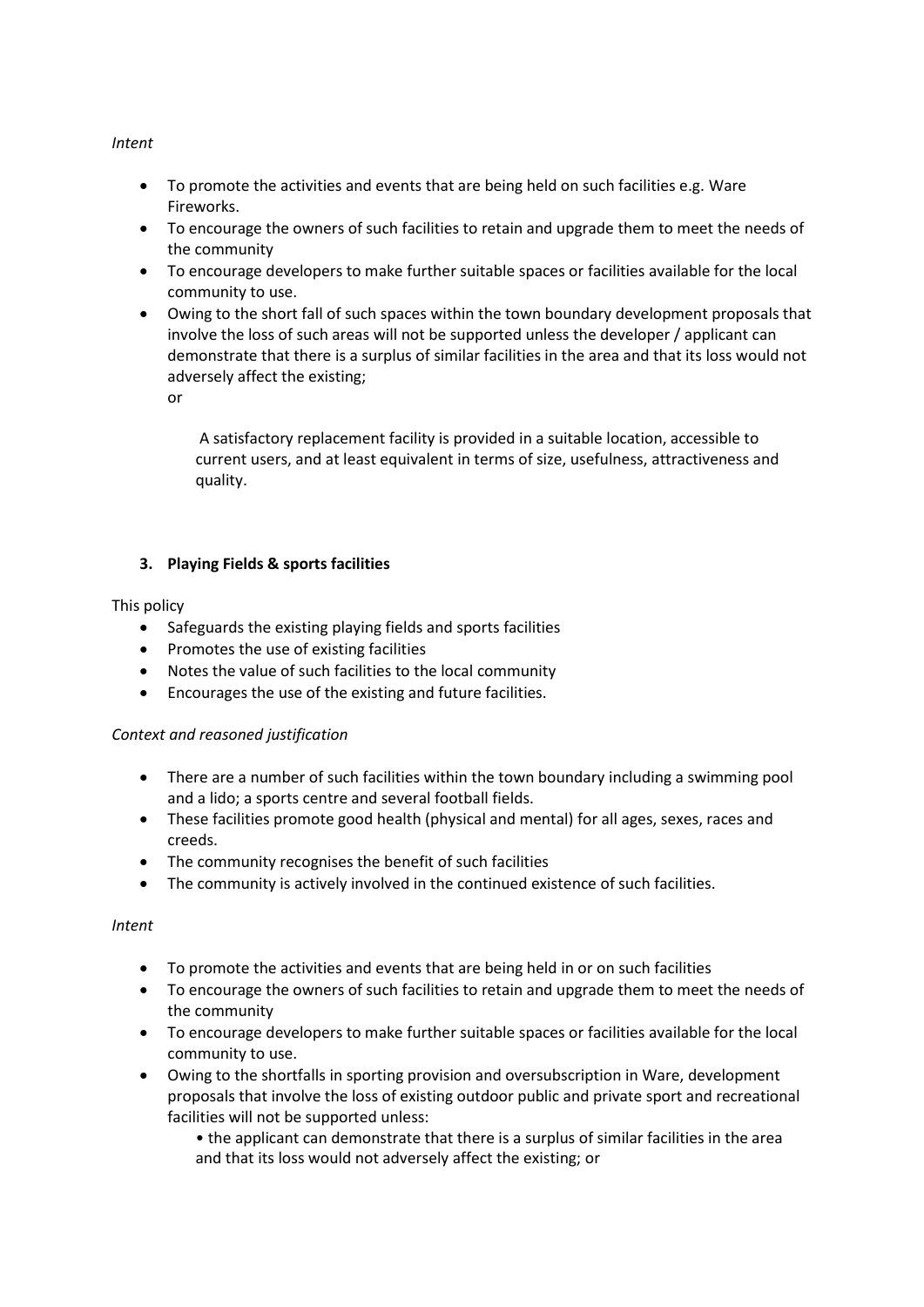• a satisfactory replacement facility is provided in a suitable location, accessible to current users, and at least equivalent in terms of size, usefulness, attractiveness and quality;

or

• in the case of playing fields, where sports and recreation facilities can best be retained and enhanced through the development of a small part of the site, the benefits of which should clearly outweigh the loss of this land.

# **4. Community space. – activities and entertainment. Club and society use.**

# This policy

- Safeguards the existing buildings and areas that are being used as a community space for activities and entertainment by clubs and societies.
- Promotes the use of existing premises for both current and future activities and events.
- Notes the value of such space to local organisations, societies and clubs.
- Recognises there is a short fall in available suitable premises.
- Promotes the use of suitable spaces
- Encourages the use of suitable vacant properties as community space whilst on the market for renting or purchase

# *Context and reasoned justification*

- There are approximately 120 organisations, clubs and societies in the SG12 area.
- These organisations, clubs and societies promote good health (physical and mental) and education to all ages, sexes, races and creeds.
- The community recognises the value of community space
- The community positively requires and promotes the need for additional community space.

#### *Intent*

- To promote the activities and events that are being held in the SG12 area.
- To encourage developers to make suitable space available for the local community to use.
- Encourage owners of existing buildings to consider making unused space available for hire by organisations, clubs and societies
- Owing to the shortfalls in community space the loss of such provision and oversubscription in Ware, development proposals that involve the loss of existing community space will not be supported unless:
	- the applicant can demonstrate that there is a surplus of similar facilities in the area and that its loss would not adversely affect the existing; or

• a satisfactory replacement facility is provided in a suitable location, accessible to current users, and at least equivalent in terms of size, usefulness, attractiveness and quality